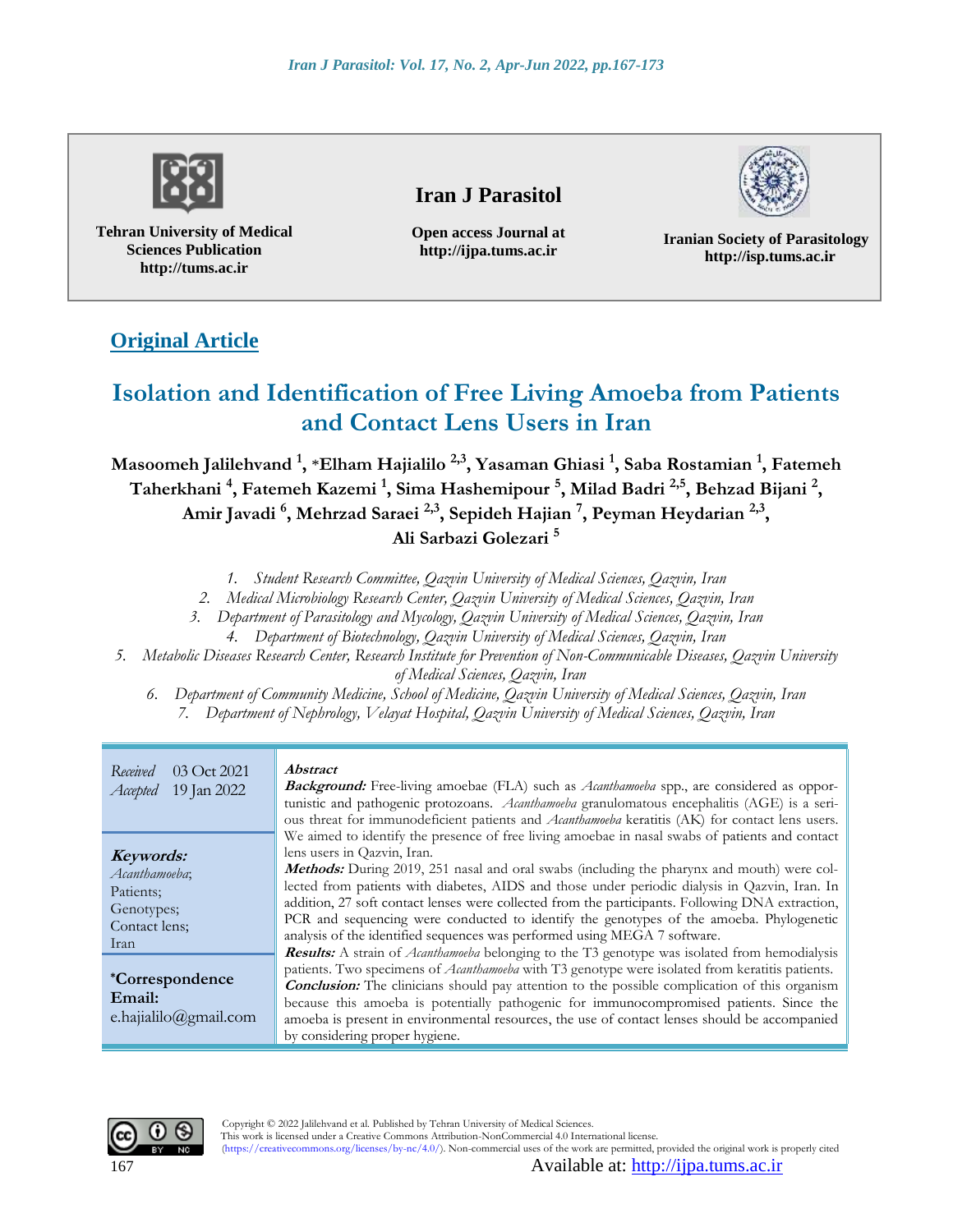# **Introduction**

ree-living amoebae (FLA) such as *Acanthamoeba* spp., considered as opportunistic and pathogenic protozoans (1, 2). Among the FLA, *Acanthamoeba* spp. with different genotypes, show a cosmopolitan trend of distribution and are isolated from various environmental and clinical sources (3, 4). *F*

Human infections with amoebic keratitis, fatal granulomatose encephalitis, and cutaneous acanthamoebiasis are the consequences of *Acanthamoeba* infection (1, 3). The development of the disease begins with direct transmission of *Acanthamoeba* to hosts through the oral cavity, respiratory tract, and injured skin (1). The cases of AK often occur in contact lens users with poor hygiene of the lenses which is a major risk factor for AK; in such conditions, even the amoebas isolated from lens solution or the cysts are resistant to disinfection solutions (1, 5). While AK cases have been repeatedly reported from Iran, no cases of *Acanthamoeba* encephalitis have been reported, mainly due to neglecting *Acanthamoeba*  as an agent of central nervous system infections. Moreover, AGE is a chronic disease with common symptoms that makes it difficult to be easily diagnosed (4, 6-9).

Several domestic studies found FLA in the oral and nasopharyngeal cavity of immunosuppressed patients, including hemodialysis, cancer, diabetes, lupus, hepatitis, and AIDS patients (10-13). Isolation of FLA from immunocompromised patients can remind the risk of amoebic encephalitis in the country. Up to now, several genotypes of *Acanthamoeba* have been identified based on the 18S rRNA gene (14, 15). The relationship between pathogenicity and genotype has repeatedly been debated, but the results of several studies indicate that the genotype T4 is more associated with amoebic pathogenicity  $(2, 4, 8)$ . Therefore, studies to identify *Acanthamoeba* in patients´ mucosa and contact lens in close contact with patients, is valuable to prevent the possible disease.

In the present study, the oral and nasopharyngeal cavities of patients plus the contact lenses of those wearing such device were investigated for FLA species.

# **Materials and Methods**

The participants of this study were consciously and voluntarily enter the project. Ethical approval of the study was obtained from the Medical Ethics Committee of Qazvin University of Medical Sciences (IR. QUMS. REC.1398.069).

In total, 251 nasal and oral swabs (including the pharynx and mouth) were collected from patients with diabetes (n=106), AIDS (n=18) and dialysis (n=127) patients. Data on demographic was collected by questionnaires through a face-to-face interview. The specimens were collected during 2019 from the patients referred to the training medical centers and health centers in Qazvin, Iran.

Swabs were obtained using sterile cotton swabs, which were immediately cultured and submitted to the Department of Parasitology and Mycology, School of Medicine, Qazvin University of Medical Sciences. Overall, 27 soft contact lenses were also collected from the participants. Nasal and oral samples were instantly cultured on 1.5% NNA seeded with *Escherichia coli* and transferred to the Department of Parasitology and Mycology at Qazvin Medical School. Contact lenses of the were also cultured on NNA with *E. coli*. Plates were incubated at room temperature and checked for the outgrowth of amoeba every 24 h for 15 to 30 days (8, 13).

The amoebas were collected from the culture plates using sterile PBS, at a pH of 7.2. DNA extraction was done using High Pure polymerase chain reaction (PCR) Template Preparation Kit (Roche, Mannheim, Germany)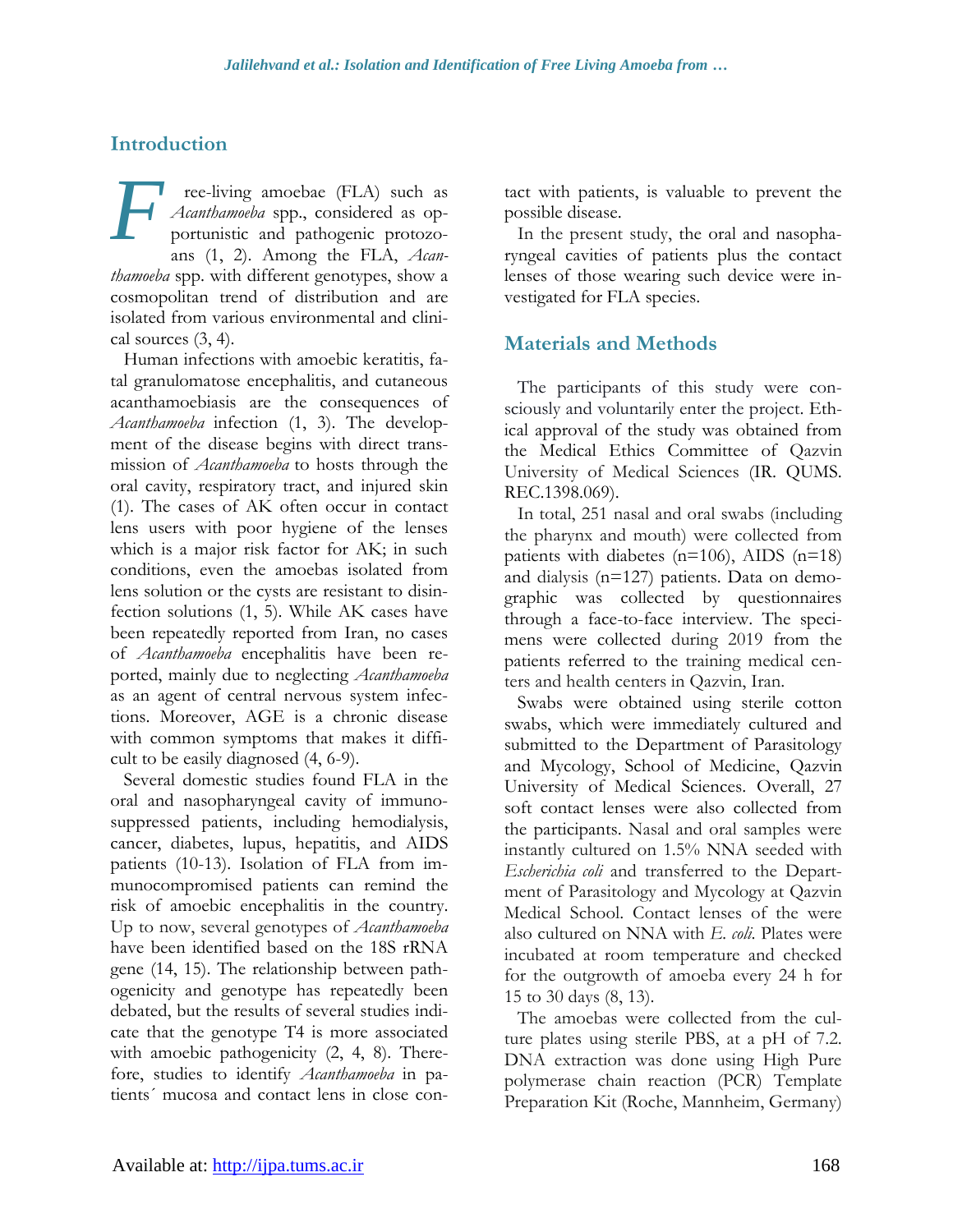according to the manufacturer's protocol. PCR was performed, targeting the region approximately 500 bp in 18S rRNA gene of *Acanthamoeba*, using the primers JDP1 and JDP2. Primers of *Vermamoeba* spp*.* were NA1, NA2, which amplified partial 18srRNA gene (7, 8). Standard PCR was performed in a 30 μl volume containing a ready-made mixture of Amplicon (Taq DNA Polymerase Master Mix RED, Denmark), template DNA, 0.1 μM of each primer and distilled water. TECHNE thermal cycler (UK) program was performed as follows: 94 °C for 1 min (initial denaturing) then 35 cycles at 94 °C for 35 s, annealing step at 56 °C for *Acanthamoeba* and 50 °C for *Vermamoeba*, 72 °C for 1 min, and 10 min at 72 °C as final extension (7). Sequencing of PCR products was conducted using an automatic ABI3130 sequencer machine (Applied Biosystems, USA). The sequences analyzed against all eukaryotic nucleotide sequences available in the GenBank database. The sequences obtained in our experiments were deposited in the GenBank database under the Accession numbers, MW547527, MZ701918 and MZ701919**.** The phylogenetic tree was constructed using the MEGA7 software; the maximum-likelihood algorithm with Tamura-3 parameter substitution model was applied. Bootstrap analysis was performed based on 1,000 replications. As an outgroup, the sequence of *Balamuthia mandrillaris* was used in the dendrogram (Fig. 1). Osmo-tolerance (0.5 and 1.5 M mannitol) and thermo-tolerance (37 and 40 °C) assay were performed to investigate of the pathogenicity of the isolates. The plates were monitored daily for a week (10, 16).

Data are expressed frequency and percent. Pearson chi-square or Fisher's exact test was used to determine significant differences between proportions. The values  $P \leq 0.05$  were considered statistically significant. Statistical analysis was done using SPSS version 16.0 statisticsal software (SPSS Inc., Chicago, IL, USA).

.

## **Results**

Out of 251 patients, 18 (7.2%) had AIDS, 106 (42.2%) had diabetes and 127 (50.6%) had renal failure with the history of hemodialysis. The mean age of patients was  $58.8 \pm 13.9$  with a range of 17 to 89 years. Women were the most common. Six patients (2.4%) were addicted to drugs. The most comorbidity disease among patients was hypertension and the lowest was tuberculosis (Table 1). No significant differences observed in infection status and demographic characteristics. The mean duration of the disease among the subjects was 6.9  $\pm$  4.7 with a range of 3 to 30 years.

**Table 1:** Demographic characteristics of patients in Iran

| Variable              | Freq. $(\%)$ |
|-----------------------|--------------|
| Gender                |              |
| Female                | 137 (54.6)   |
| Male                  | 114 (45.4)   |
| Job                   |              |
| Self-employment       | 45 (17.9)    |
| Retired               | 53 $(21.1)$  |
| Employed              | 40(15.9)     |
| Housekeeper           | 113(45.0)    |
| Comorbidity           |              |
| <b>Blood Pressure</b> | 110(43.8)    |
| Heart                 | 42 (16.7)    |
| Lipid                 | 75 (29.9)    |
| Eye                   | 29(11.6)     |
| Hepatitis             | 8(3.2)       |
| TВ                    | 2(0.8)       |

FLA species were identified by morphological features among the patients. The result of sequencing clarified one isolate as *Acanthamoeba* (0.8%) among renal failure patients with 2 years history of hemodialysis treatment, no contamination with *Vermamoeba* was observed by molecular approaches. *Acanthamoeba* belonging to the T3 genotype (labeled as 257D strain) was recovered from a male patient,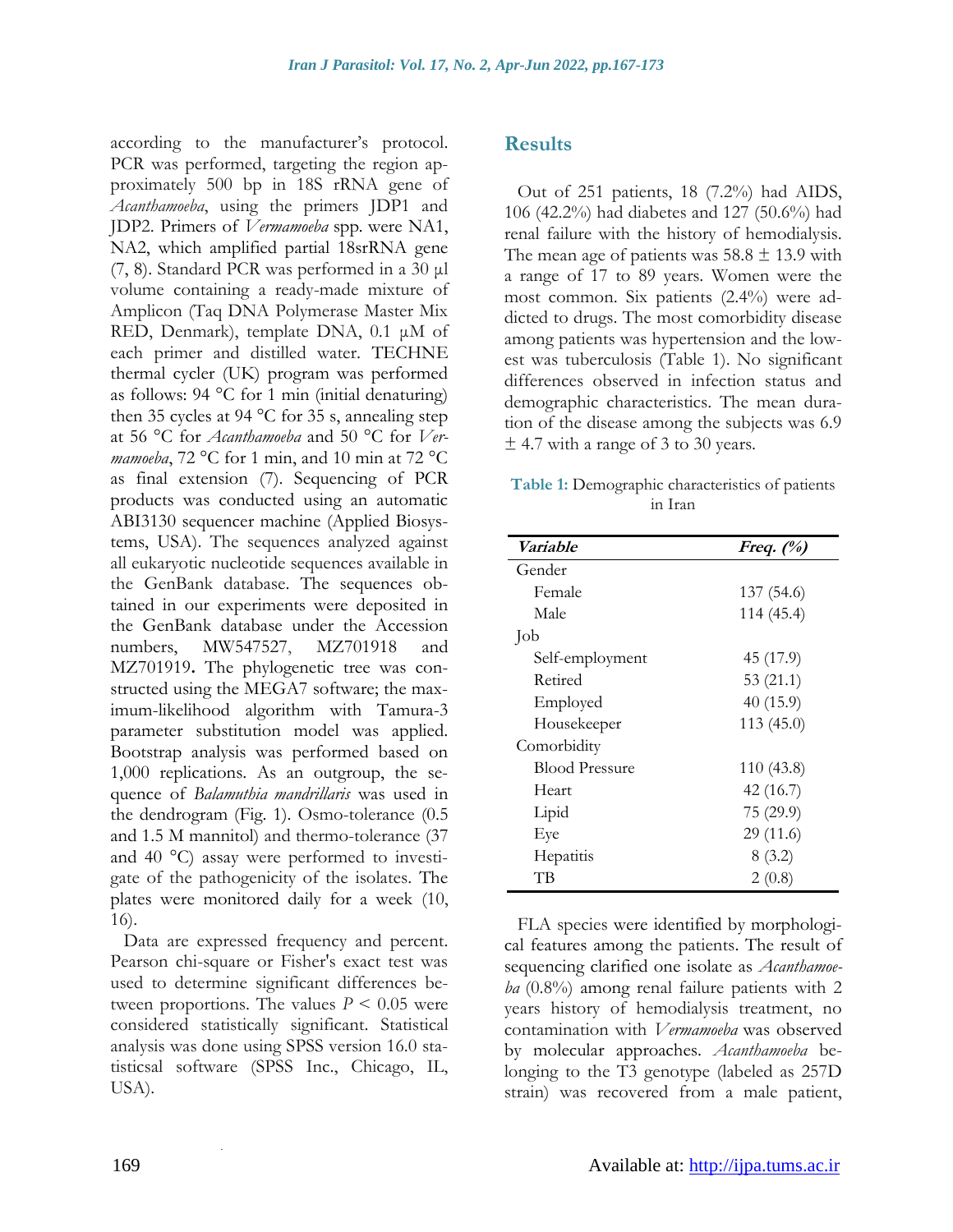aged 65 and the patient had diabetes. Two (7.4%) specimens (labeled as L19 and L25) with *Acanthamoeba* were isolated from keratitis patients. The T3 genotype of *Acanthamoeba*  was identified by molecular surveys in both specimens. The patients with amoebic keratitis were two females with soft contact lenses aged

between 20-30y. The patient's complaints included eye pain, photophobia, foreign body sensation, redness and tearing. The pathogenicity of the strains was classified as low for all isolates (257D, L19 and L25). The phylogenetic analysis confirmed T3 genotype of the *Acanthamoeba* (Fig. 1).



**Fig. 1:** Phylogenetic relationships among the genotypes of *Acanthamoeba* taxa inferred by ML methods. The tree was designed by the Tamura 3-parameter model as implemented in the MEGA7 software. The *Acanthamoeba* spp., clarified in the present study (▲). Close intra-specific proximity was observed among the isolates of *Acanthamoeba* obtained from the present study, comparable with those previously found in Qazvin province

#### **Discussion**

The result of the present study on nasal and oral cavities of the patients, based on morphological characteristics, showed the presence of *Acanthamoeba* and *Vermamoeba* among the specimens, however, the application of more accurate molecular survey only identified the existence of *Acanthamoeba* spp. It seems that the presence of candida yeast, a member of normal flora of mucosa, was the cause of confusion in identification of *Vermamoeba* cyst.

*Acanthamoeba* has been responsible for fatal diseases such as amoebic encephalitis (1), nevertheless, chronic nature of the disease, long incubation time of the amoeba, and manifestation of common symptoms of encephalitis, could cause the identification of amoeba to be neglected in different countries. Wide range of immune-suppressed patients, such as those with HIV infection, leukemia, organ transplant, periodic hemodialysis or excessive steroid users are considered as susceptible hosts  $(3).$ 

In a study, disseminated infection of *Acanthamoeba* after hematopoietic stem cell transplant for acute lymphocytic leukemia, was reported (17). Since *Acanthamoeba* is isolated from various environmental niches, such as soil, water and even hydraulic system of a hemodialysis unit, it is quite possible that individuals and patients to easily come into contact with the amoeba (1, 18). Therefore, studies to identify *Acanthamoeba* in patients´ mucosa, hospital water supply, and various devices in close contact with patients, is valuable to prevent the possible disease. However, when the pathogenic protozoans such as *Acan-*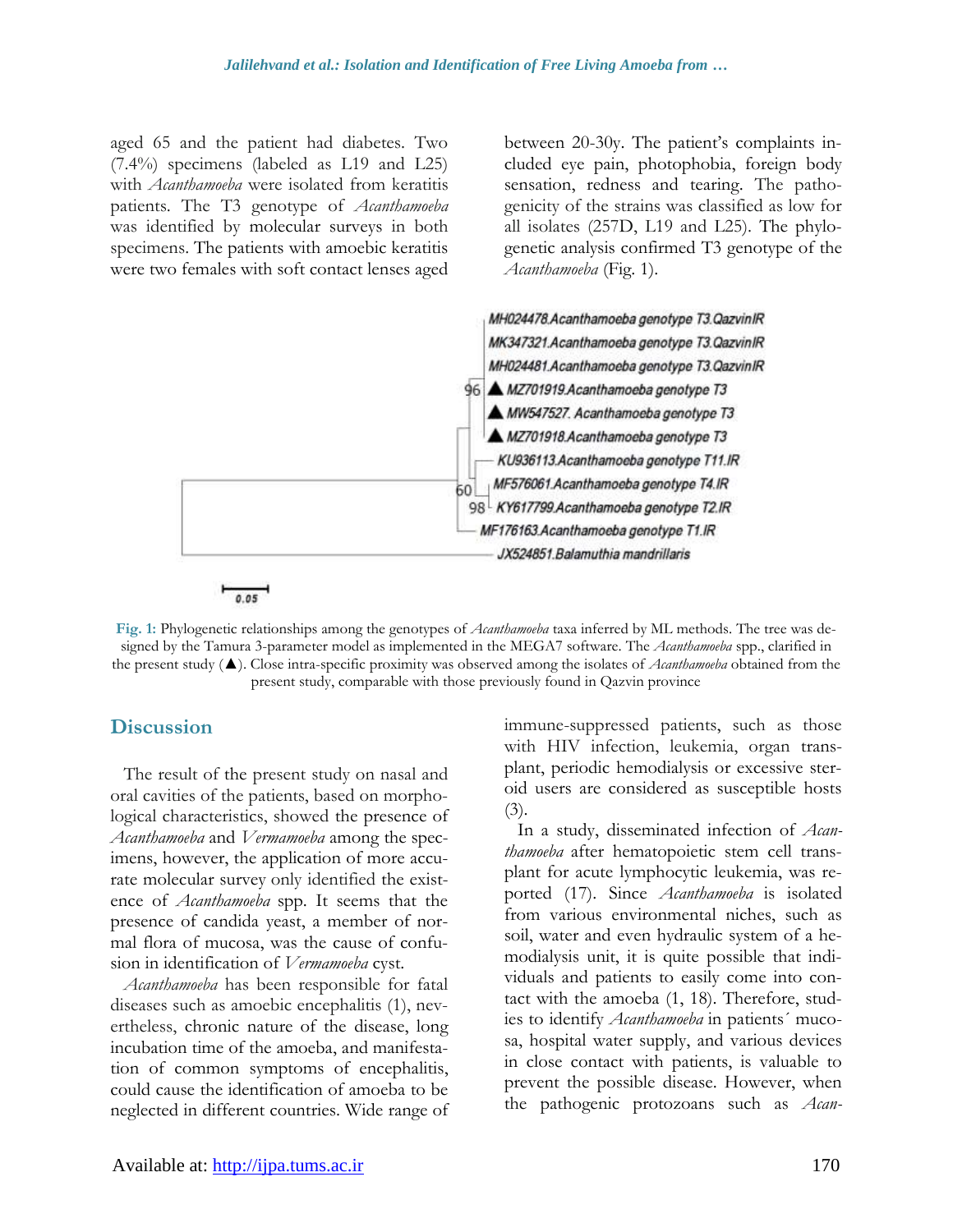*thamoeba* and *Naegleria* are isolated from immunocompetent patients, they are considered as healthy carries of the amoeba, but finding the amoeba in immunosuppressed patients is highly important for both prevention and control programs of the disease (19). The result of the present study showed that the patient with chronic renal disease who required hemodialysis was contaminated with a strain of *Acanthamoeba* related to the T3 genotype. The patient had a two-year history of hemodialysis treatment with diabetes background. Molecular approaches clarified the presence of *Acanthamoeba* of T3 genotype in two specimens collected from keratitis patients.

The T3 genotype of *Acanthamoeba* is common in the water sources of Qazvin, so this genotype was highly expected to be found among the patients (20, 21). Also, the phylogenetic tree revealed a close intra-specific proximity among the isolates of *Acanthamoeba* identified in the present study compared to other *Acanthamoeba* genotype T3 isolates collected in Qazvin province. Therefore, they resided the same cluster (Fig. 1). Since contamination by amoeba occurs through environmental resources (1), the results are predictable. Memari et al found *Acanthamoeba* of T3, T4, and T5 genotypes with higher frequency of T4 genotype obtained from nasal swabs of cancer patients in which out of 80 samples, 36 (45 %) plates revealed *Acanthamoeba* trophozoites and double-walled cysts (10). Another study reported the identification of *Acanthamoeba* belonging to the T4 genotype from nasal and oral swabs of HIV patient (22). Also, *Acanthamoeba* of T1 and T4 genotypes, collected from oral cavity, was observed in hemodialysis patients in which 9 (4.8%) out of 187 specimens were positive for FLA (12). Furthermore, the nasal swabs obtained from the hospitalized patients in intensive care units and critical care units of a general hospital as well as the ICU and CCU of a heart hospital, both in Tehran, Iran, led to the identification of *Acanthamoeba* spp., *Vahlkampfiids*, and *Ver-* *mamoeba vermiformis* i.e. 4 nasal swap out of 34 specimens was positive for FLA  $(23)$ .

Azabadi et al showed the existence of *Acanthamoeba* in nasal and oral discharges of HIV patients in the city of Arak, Iran. In the study, 11 out of 53 samples revealed positive results for the presence of *Acanthamoeba* (24). Finally, 63 (98.4%) out of 64 bronchoalveolar lavage (BAL) samples taken from immunocompromised patients in Arak were shown to be contaminated with *Acanthamoeba* (25).

We expected higher FLA contamination rate, but considering the presence of only one positive specimen in the patient was indicative of low incidence of *Acanthamoeba* among the patients in Qazvin. Since the pathogenicity of three isolates was low, it is assumed that FLA is not treated in patients in the study region. Neither the osmo-tolerance test nor the thermo-tolerance assay are considered as gold standard methods to investigate pathogenicity and more reliable methods should be used to test the pathogenicity of *Acanthamoeba*.

## **Conclusion**

The result of our study shows low incidence of *Acanthamoeba* among the patients, but clinicians should be more aware of this lethal disease and consider the possible existence of this organism in their diagnostic approaches as the amoeba is potentially pathogenic for the patients. Contamination of contact lenses with *Acanthamoeba* highlights the need for health promotion in the society, specifically among the contact lens users and high risk people.

## **Acknowledgements**

This study was a M.Sc. thesis conducted in Qazvin University of Medical Sciences, Qazvin, Iran. Also, the authors are greatly thankful to Dr. A A Pahlevan for meticulous review of the latest version of the English manuscript. The present study was financially

.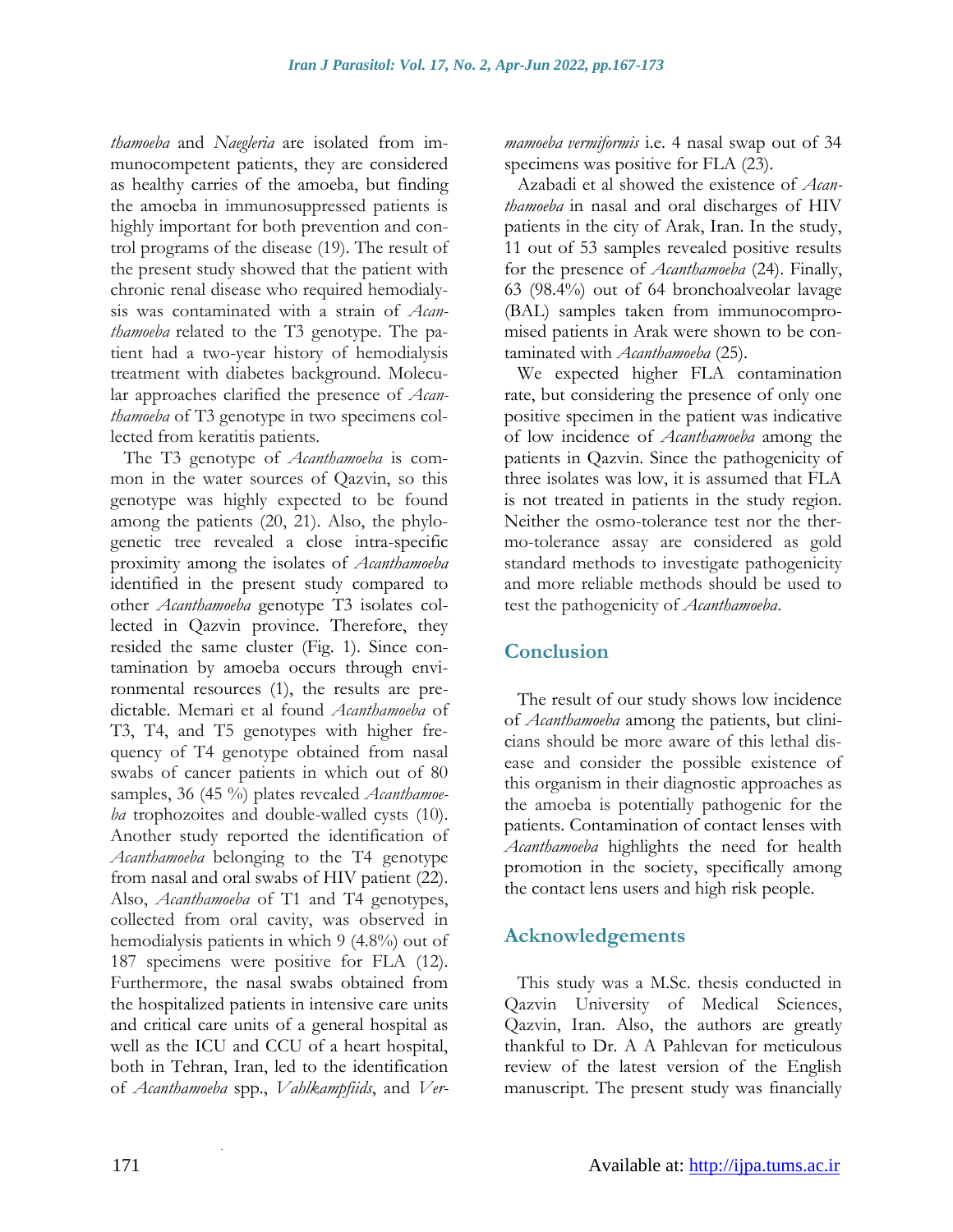supported by a grant offered by Qazvin University of Medical Sciences, Qazvin, Iran (Grant no. 991).

## **Declaration of interest**

The authors declare that there is no conflict of interest.

## **References**

- 1. Khan NA. *Acanthamoeba*: biology and increasing importance in human health. FEMS Microbiol Rev. 2006;30(4):564-95.
- 2. Visvesvara GS, Moura H, Schuster FL. Pathogenic and opportunistic free-living amoebae: *Acanthamoeba* spp., Balamuthia mandrillaris, Naegleria fowleri, and Sappinia diploidea. FEMS Immunol Med Microbiol. 2007;50(1):1-26.
- 3. Khan NA. *Acanthamoeba*. Biology and pathogenesis. 2009. ISBN 978-1-904455-43-1.
- 4. Schuster FL, Visvesvara GS. Free-living amoebae as opportunistic and nonopportunistic pathogens of humans and animals. Int J Parasitol. 2004;34(9):1001-27.
- 5. Johnston SP, Sriram R, Qvarnstrom Y, et al. Resistance of *Acanthamoeba* cysts to disinfection in multiple contact lens solutions. J Clin Microbiol. 2009;47(7):2040-5.
- 6. Niyyati M, Rezaeian M. Current status of *Acanthamoeba* in Iran: a narrative review article. Iran J Parasitol. 2015;10(2):157-163.
- 7. Hajialilo E, Niyyati M, Solaymani M, et al. Pathogenic free-living amoebae isolated from contact lenses of keratitis patients. Iran J Parasitol. 2015;10(4):541-6.
- 8. Hajialilo E, Behnia M, Tarighi F, et al. Isolation and genotyping of *Acanthamoeba* strains (T4, T9, and T11) from amoebic keratitis patients in Iran. Parasitol Res. 2016;115(8):3147-51.
- 9. Maghsood AH, Sissons J, Rezaian M, et al. *Acanthamoeba* genotype T4 from the UK and Iran and isolation of the T2 genotype from clinical isolates. J Med Microbiol. 2005;54(8):755-759.
- 10. Memari F, Niyyati M, Haghighi A, et al. Occurrence of pathogenic *Acanthamoeba*

genotypes in nasal swabs of cancer patients in Iran. Parasitol Res. 2015;114(5):1907-12.

- 11. Memari F, Niyyati M, Lorenzo-Morales J, et al. Isolation and molecular characterization of *Acanthamoeba* strains isolated from the oral cavity of immunosuppressed individuals in Tehran, Iran. Acta Parasitol. 2016;61(3):451-5.
- 12. Niyyati M, Arab-Mazar Z, Lasjerdi Z, et al. Molecular characterization of *Acanthamoeba* strains isolated from the oral cavity of hemodialysis patients in Iran. Parasitol Res. 2017;116(11):2965-2969.
- 13. Arab-Mazar Z, Niyyati M, Lasjerdi Z, et al. Isolation, identification, and phylogenetic analysis of potentially pathogenic free-living amoebae isolated from nasal and oral mucosa of HIV/AIDS patients in Iran. Parasitol Res. 2019;118(10):3061-3066.
- 14. Nuprasert W, Putaporntip C, Pariyakanok L, et al. Identification of a novel T17 genotype of *Acanthamoeba* from environmental isolates and T10 genotype causing keratitis in Thailand. J Clin Microbiol. 2010;48(12):4636-40.
- 15. Corsaro D, Walochnik J, Köhsler M, et al. *Acanthamoeba* misidentification and multiple labels: redefining genotypes T16, T19, and T20 and proposal for Acanthamoeba micheli sp. nov.(genotype T19). Parasitol Res. 2015;114(7):2481-90.
- 16. Khan NA. Pathogenicity, morphology, and differentiation of *Acanthamoeba*. Curr Microbiol. 2001;43(6):391-5.
- 17. Kaul D, Lowe L, Visvesvara G, et al. *Acanthamoeba* infection in a patient with chronic graft‐versus‐host disease occurring during treatment with voriconazole. Transpl Infect Dis. 2008;10(6):437-41.
- 18. Dendana F, Sellami H, Jarraya F, et al. Freeliving amoebae (FLA): detection, morphological and molecular identification of *Acanthamoeba* genus in the hydraulic system of an haemodialysis unit in Tunisia. Parasite. 2008;15(2):137-42.
- 19. Rivera F, Rosas I, Castillo M, et al. Pathogenic and free-living protozoa cultured from the nasopharyngeal and oral regions of dental patients: II. Environ Res. 1986;39(2):364-71.
- 20. Paknejad N, Hajialilo E, Saraei M, et al. Isolation and identification of *Acanthamoeba* genotypes and *Naegleria* spp. from the water